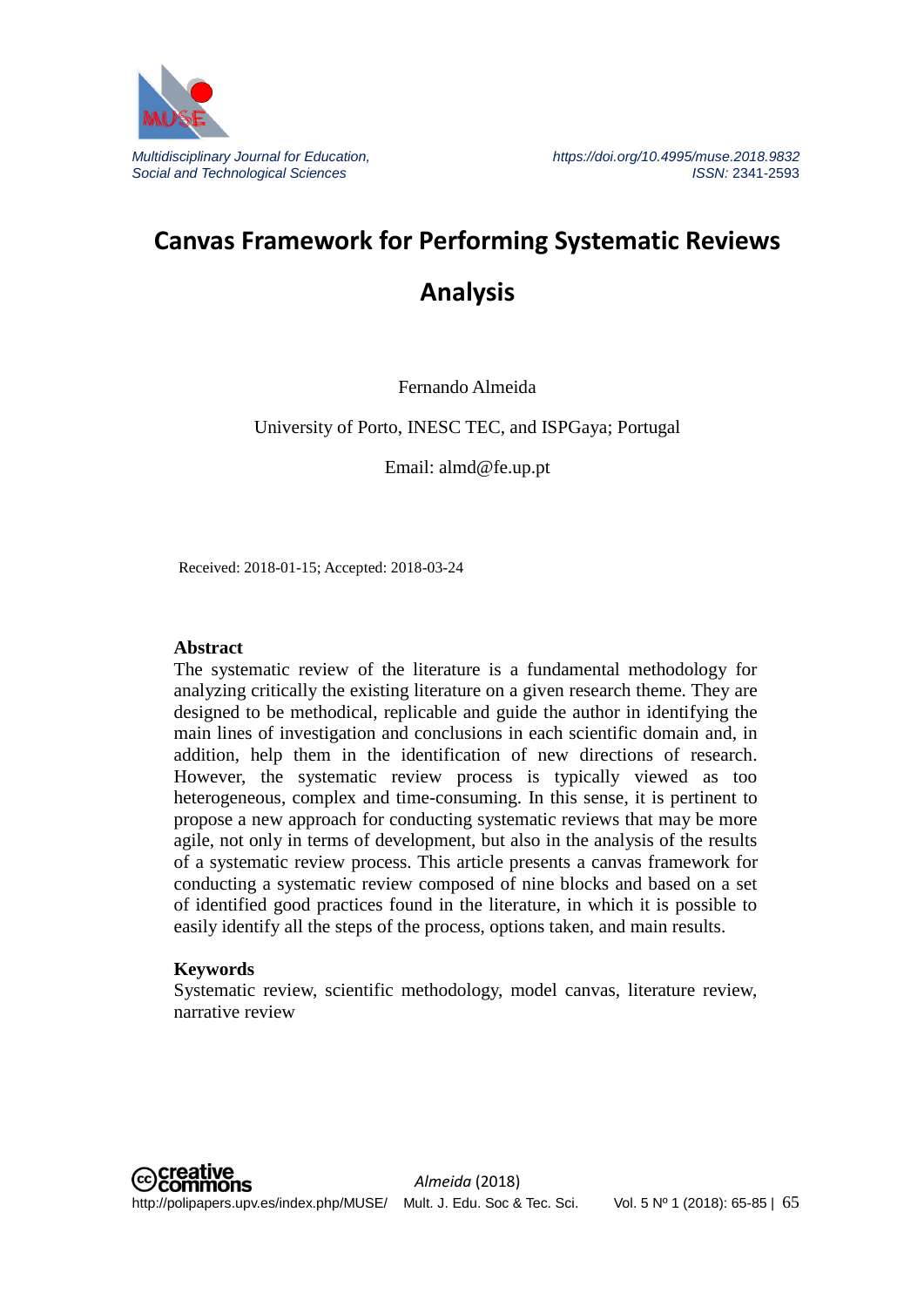

# **1. Introduction**

The bibliographic review is a fundamental pillar that sustains any scientific research. It is indispensable for the delimitation of the problem in a research project and for obtaining an accurate idea of the current state of knowledge about a theme, about its gaps and in the identification of the contribution of research to the development of knowledge. In addition, it helps defining the objectives of a scientific research and it also contributes to the theoretical constructions, comparisons and validation of results obtained in a project.

The literature review should not focus exclusively on a collection of abstracts. In contrast, it should be a critical discussion of what was found and related it to the problem. In this sense, it is a component that helps to choose the appropriate methodology for data collection. Finally, it also aims to produce new ideas, both for solving a problem and for providing new sources of research.

Two main categories of literature review can be found in the literature. Narrative reviews and systematic reviews, which share the designation of review, have different characteristics and objectives. In a first phase, this manuscript intends to perform a critical and comparative analysis of the two approaches of review. Subsequently, a framework for conducting systematic literature review analysis is proposed. The framework intends to be sufficiently complete and flexible to offer a robust yet simple method of conducting this process, by identifying the fundamental and optional elements that constitute a systematic literature review. The paper is structured as follows: First, we perform a review on related work by discussing the differences between a narrative review and a systematic review. Then, we present the adopted methodology, followed by the presentation and discussion of the proposed framework and its phases. Finally, we draw the conclusions of our work.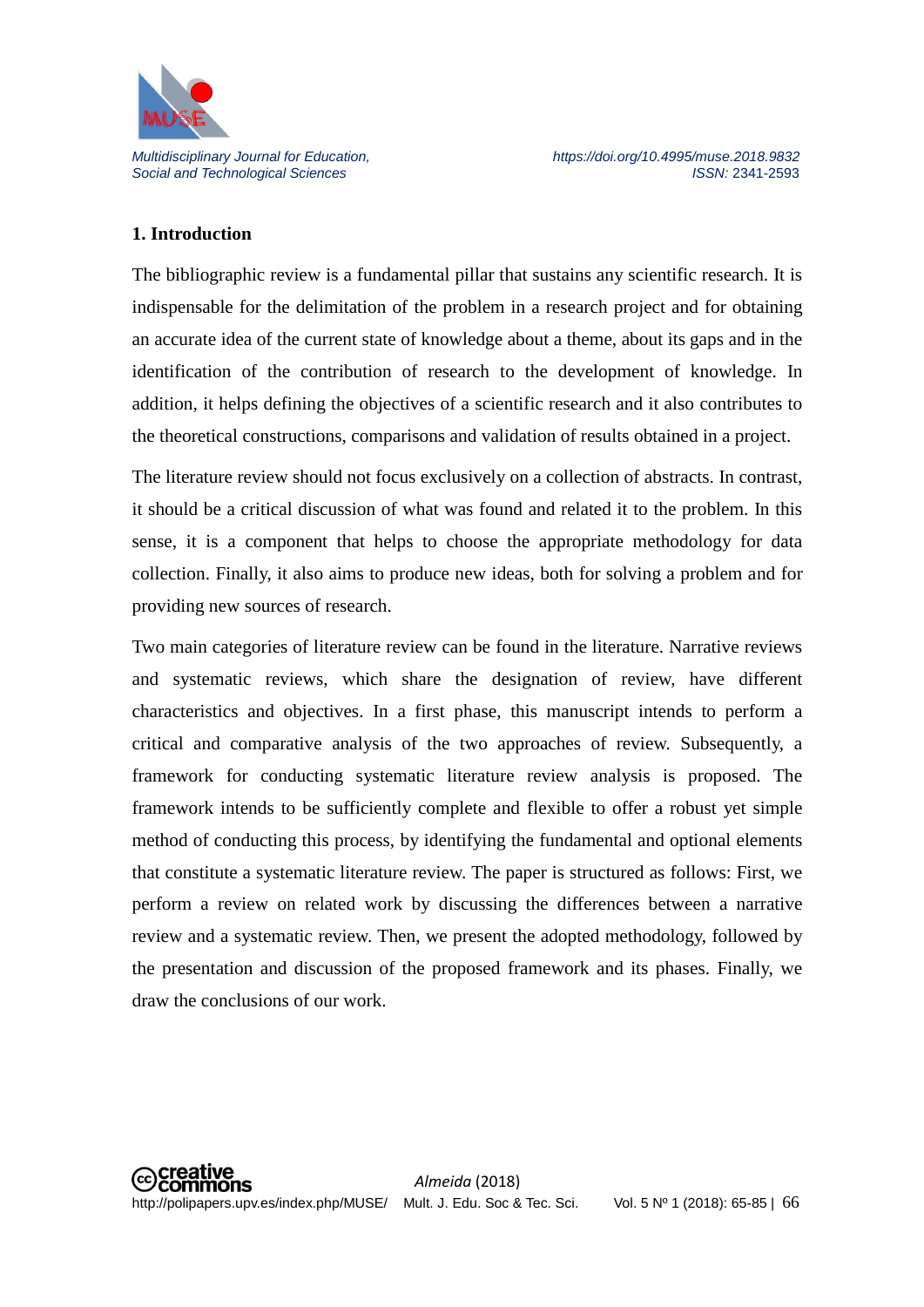

#### **2. Related work**

Literature review is the process of searching, analyzing and describing a given theme. Baker (2016) identifies the following objectives for a literature review:

- Provide a theoretical framework on a topic under study;
- Highlight a set of fundamental elements that allow to characterize a given area of knowledge;
- Identify the research methodologies used by existing studies;
- Justify the options taken in relation to the methodologies adopted in the study proposed by the authors;
- Demonstrate the gap in the literature (evidence of what has already been done in a given area compared to what still needs to be done).

Cronin, Ryan, and Coughlan (2008) identify five steps for performing a literature review process: (i) selecting a review topic; (ii) searching the literature; (iii) gathering, reading and analyzing the literature; (iv) writing the review; and (v) references. Galvan (2006) adds a new step entitled "developing a coherent essay" which is fundamental when the review is long. Pautasso (2013) suggests ten simple rules for writing a literature review, respectively: (i) define a topic and audience; (ii) search and re-search the literature; (iii) take notes while reading the documentation; (iv) choose the type of review; (v) keep the review focus, but simultaneously broad of interest; (vi) be critical and consistent; (vii) define a logical structure; (viii) make use of feedback; (ix) be objective when performing the review; and (x) include up-to-date studies but don't forget relevant older studies.

Narrative literature review and systematic literature review are two common approaches for performing a literature review (Rother, 2007). However, four other forms of performing a literature review can be found, such as evidence mapping, scoping review, rapid review and umbrella review. Evidence mapping adds explicit questions, systematic search for evidence, and tabular summaries of the nature and findings of the studies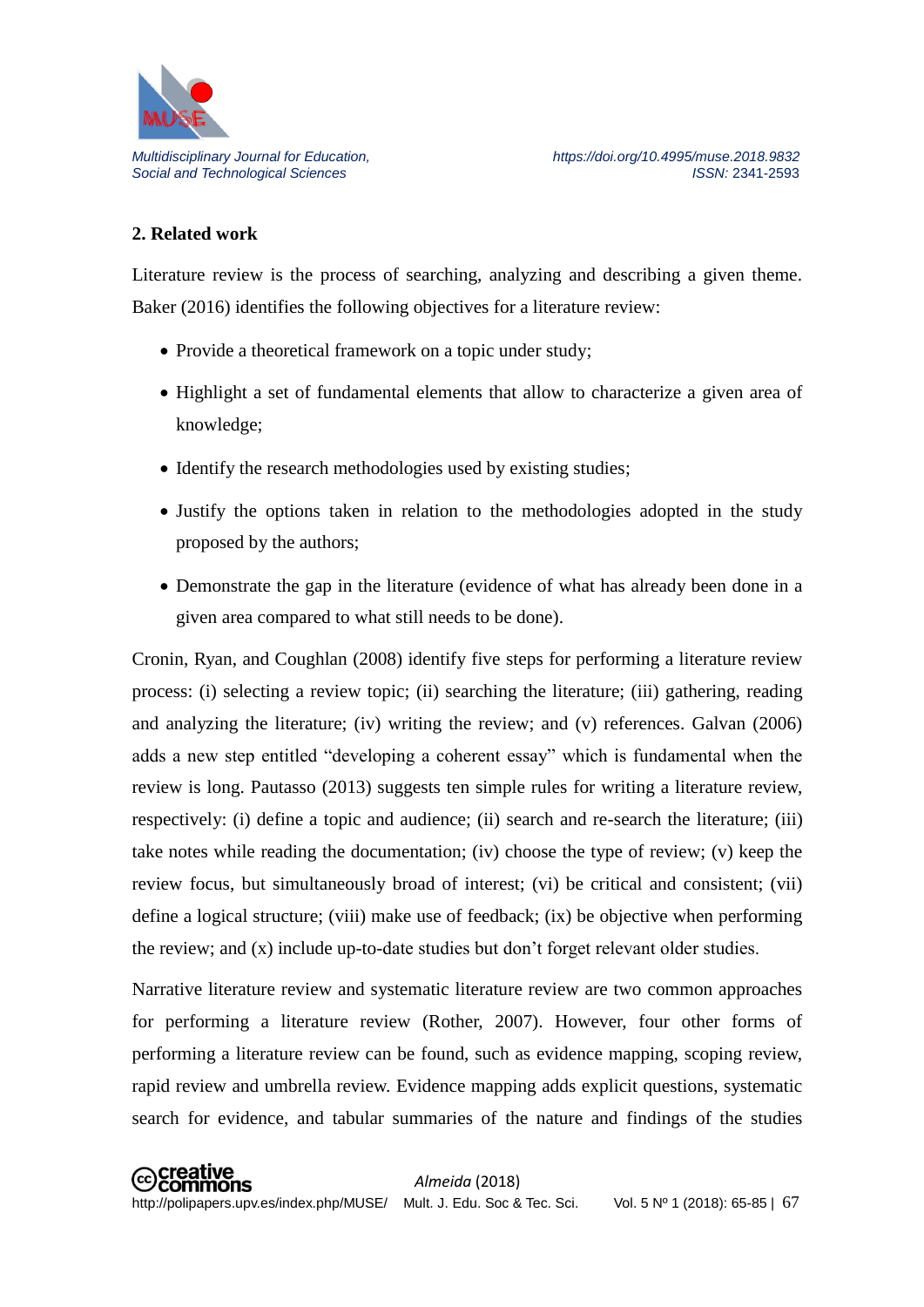

(Dijkers, 2015); scoping reviews adds a narrative integration of the relevant evidence (Dijkers, 2015); rapid review assesses what is already known about a policy or practice issue, by using systematic review methods to search and critically evaluate existing literature (Grant and Booth, 2009); while umbrella reviews compiles evidence from multiple reviews into one accessible and usable document (Grant and Booth, 2009). However, within the scope of this article we focus the literature review exclusively on narrative literature and systematic reviews, since they are the two most adopted strategies for conducting a literature review and enable us to highlight the distinctive and antagonistic aspects of the two approaches.

Narrative literature review is the most traditional way of conducting a bibliographic analysis on a given subject, from a theoretical or contextual point of view. Narrative reviews do not describe the methodology used to search for references, or the criteria adopted in the evaluation and selection of the studies. Their analysis is built on the critical and personal interpretation of various bibliographic items, such as books, papers published in scientific journals, and articles published in conference proceedings.

Narrative reviews play a fundamental role in the scientific production of knowledge, since they allow the reader to acquire and update knowledge about a specific theme in a short time. However, they don't adopt a methodology that allows the reproduction of the data nor do they provide quantitative answers to specific questions. Randolph (2009) states that narrative reviews tend to be significantly affected by the reviewer's subjectivity. In fact, the absence of an objective and systematic review process of bibliography results in a number of methodological shortcomings leading to clear bias of the author's interpretation and conclusions (Pae, 2015). Additionally, narrative reviews become less feasible as the number of included studies increases (Gifford, 2016).

Narrative reviews don't have a standard structure. Ferrari (2015) states that they can be structured in four sections: (i) introduction; (ii) methods; (iii) results; and (iv) discussion. Green, Johnson, and Adams (2006) introduce three new elements: objective, background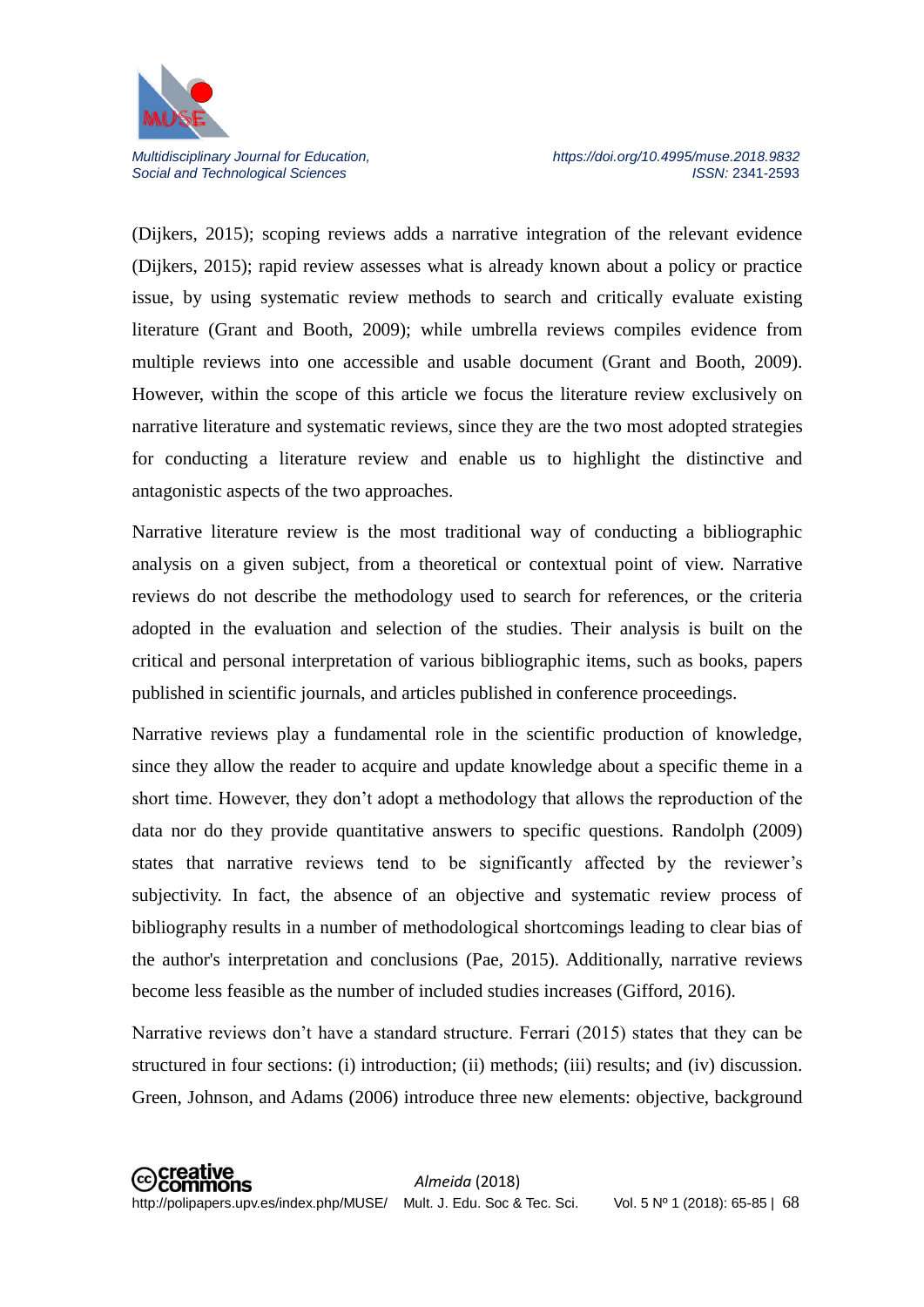

and conclusion. However, the first two elements can be merged as an introduction to the study. Other sections can also appear in narrative reviews, such as keywords, acknowledgements, tables and figures. In both approaches, all manuscripts must be a title, abstract and references. However, Green et al. (2006) argue that the use of a structured abstract is more desirable. Additionally, Byrne (2016) suggests the adoption of peer reviews to improve the reliability and accessibility of narrative review articles.

On the other hand, the systematic review of literature is a planned review to answer a specific question. It uses explicit and systematic methods to critically identify, select and evaluate the studies, and to collect and analyze data from these studies included in the review. In this way, systematic review studies have methodological rigor. Other advantages may be associated with systematic reviews, such as power of synthesis, objectivity, balancing, replication, dynamism and communication (Mallett, Hagen-Zanker, Slater, and Duvendack, 2012; Gopalakrishnan and Ganeshkumar, 2013). However, it should be mentioned that a systematic literature review is typically a complex, long and resource-intensive process, which involves a significant number of practical challenges (Mallet, Hagen-Zanker, Slater, and Duvendack, 2012).

Ferrari (2015) states that the main objective of a systematic literature review is to formulate a research question, which can later be validated using a quantitative or qualitative analysis, followed or not by a meta-analysis. Gough, Oliver, and Thomas (2013) argue that systematic reviews are a form of secondary research and allow that the results of the review accountable and open to criticism and debate. Fink (2014) advocates that a rigorous stand-alone literature review should be systematic in terms of its approach, explicit in defining its procedures, comprehensive in its scope, and yet reproducible so that the process can be replicated by other researchers.

Khan (2003) defines five steps to performing a systematic review: (i) framing questions for a review; (ii) identifying relevant work; (iii) assessing the quality of studies; (iv) summarizing the evidence; and (v) interpreting the findings. One year later, Kitchenham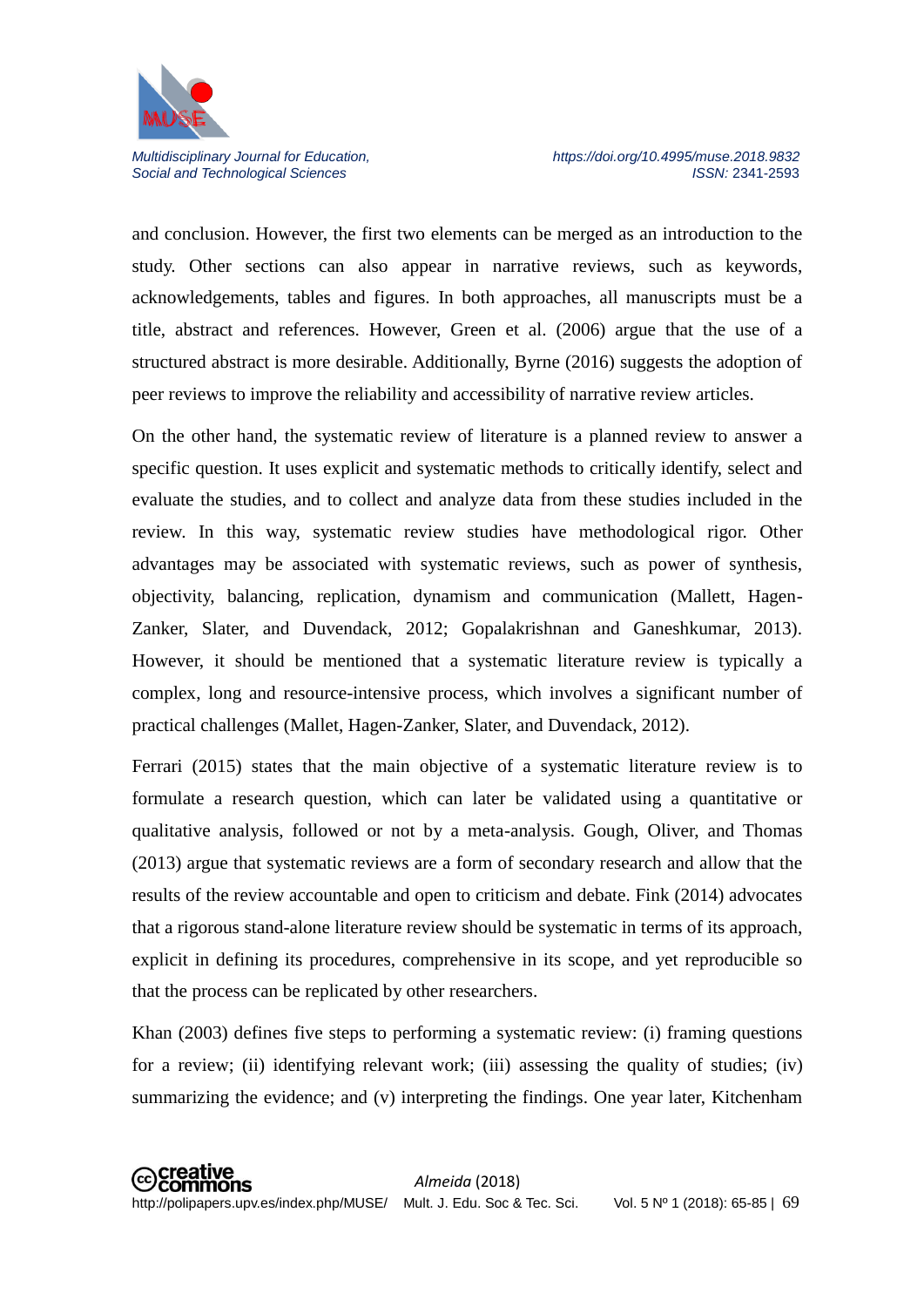

(2004) establishes a guideline composed of six steps to perform a systematic review method, which includes: (i) define research questions; (ii) define the search process; (iii) establish the inclusion and exclusion criteria; (iv) quality assessment; (v) data collection process; and (vi) data analysis process. There is also an additional step that should be included, when needed, related to deviations from protocol. Cochrane Handbook has become a central reference for planning and carrying out a systematic review. The Cochrane Handbook was proposed by Higgins and Green (2008) and establishes eight phases: (i) defining the review questions and developing criteria for including studies; (ii) searching for studies; (iii) selecting studies and collecting data; (iv) assessing risk of bias in included studies; (v) analyzing data and undertaking meta-analysis; (vi) addressing reporting biases; (vii) presenting results and summary of findings; and (viii) interpreting results and drawing conclusions. Okoli and Schabram (2010) propose also an eight-step guide to conducting a systematic literature review. The number of phases is identical to presented in the Cochrane Handbook, but there are slight differences. The proposed phases include: (i) purpose of the literature review; (ii) protocol and training; (iii) searching for the literature; (iv) practical screen; (v) quality appraisal; (vi) data extraction; (vii) synthesis of studies; and (viii) writing the review.

There are also authors that propose a set of good practices for the execution of a systematic literature review. Baker (2016) argues that for replication purposes of the study, it is fundamental to present a detailed list of databases searched, keywords, and adopted time frame. Chairmani, Caldwell, Li, Higgins, and Salanti (2017) emphasize the importance of the systematic review protocol, arguing that it should be public and should exhaustively describe the rationale, hypothesis, and planned methods of the review. They also suggest the use of the PROSPERO platform to register the protocol. Liberati, Altman, Tetzlaff, Mulrow, Gotzsche, Ioannidis, Clarke, Devereaux, Kleijnen, and Moher (2009) suggest the adoption of evaluation grids to assess and verify the implementation of the protocol. In this sense, the use of PRISMA is recommended.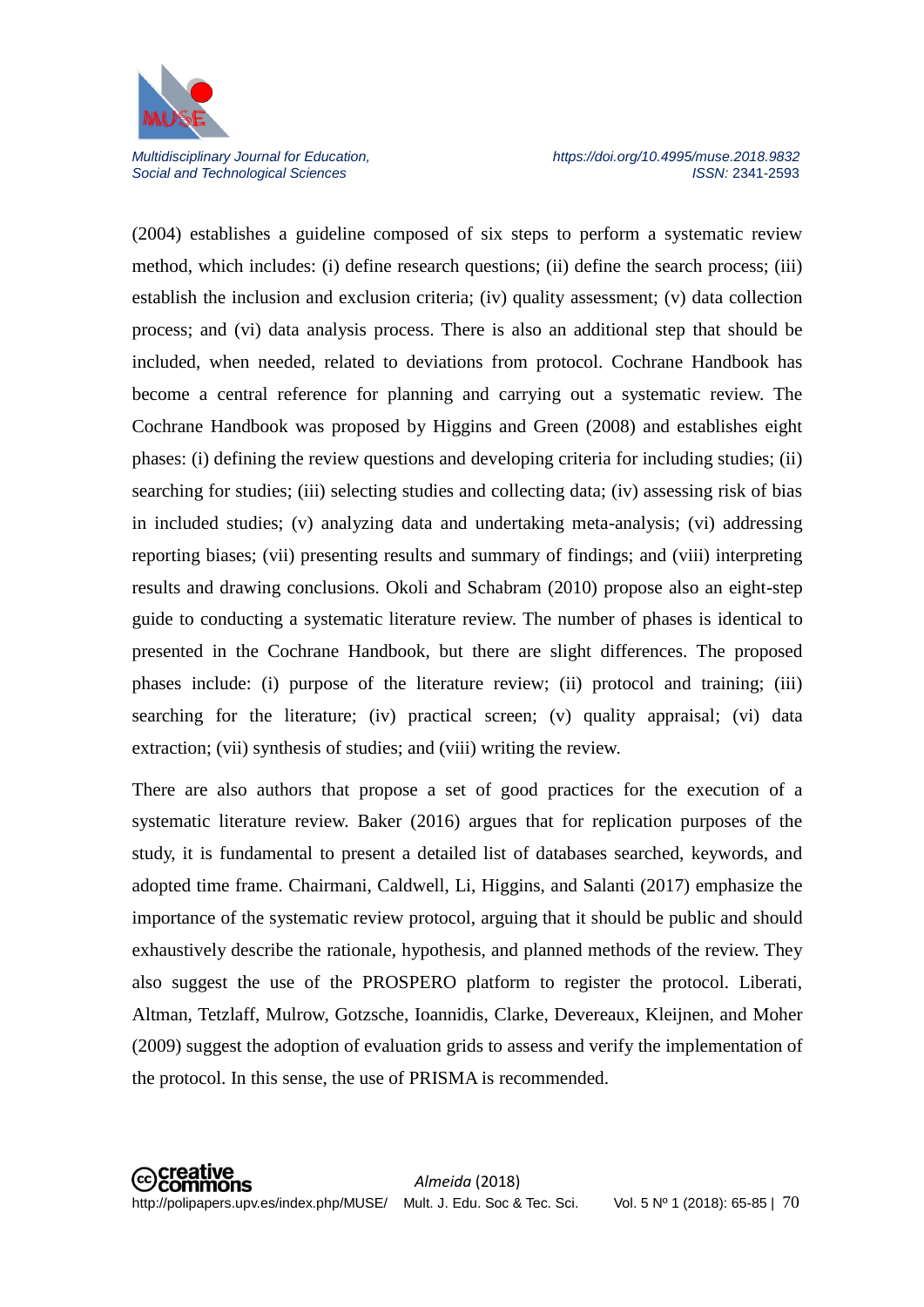

Finally, a comparative analysis of the narrative reviews vs. systematic reviews is made in Table 1. For this purpose, five criteria were considered: (i) research question; (ii) data selection; (iii) synthesis; (iv) evaluation; and (v) limitations.

**Table 1.** Comparative analysis between narrative and systematic reviews (adapted from: Yuan and Hunt, 2009; Ferrari, 2015)

| <b>Criteria</b>   | <b>Narrative reviews</b>                                                                                             | <b>Systematic reviews</b>                                                                                          |
|-------------------|----------------------------------------------------------------------------------------------------------------------|--------------------------------------------------------------------------------------------------------------------|
| Research question | Broad with not specified limits                                                                                      | Specific research areas                                                                                            |
| Data selection    | Frequently non-specific and<br>according to a subjective analysis<br>made by the researcher                          | Selection based on comprehensive<br>sources with an explicit and<br>replicable search strategy                     |
| Synthesis         | Qualitative                                                                                                          | Quantitative and adoption of<br>meta-analysis                                                                      |
| Evaluation        | Variable and subjective                                                                                              | Detailed and reproducible                                                                                          |
| Limitations       | Assumptions and protocol are not<br>specified.<br>Selection and evaluation biases not<br>known.<br>Not reproducible. | The scope is limited by the<br>defined query, search terms, and<br>the selection criteria.<br>Very time consuming. |

# **3. Methodology**

The adopted methodology is composed by three phases as depicted in Figure 1. In the preliminary stage, we identify the main systematic review (SR) approaches and good practices found in the literature. This step is fundamental to understanding which approaches and best practices are best known and used in scientific research studies. Then, in a second stage, we perform a comparative analysis of those approaches and good practices. This step allows us to perform a critical and comparative analysis of the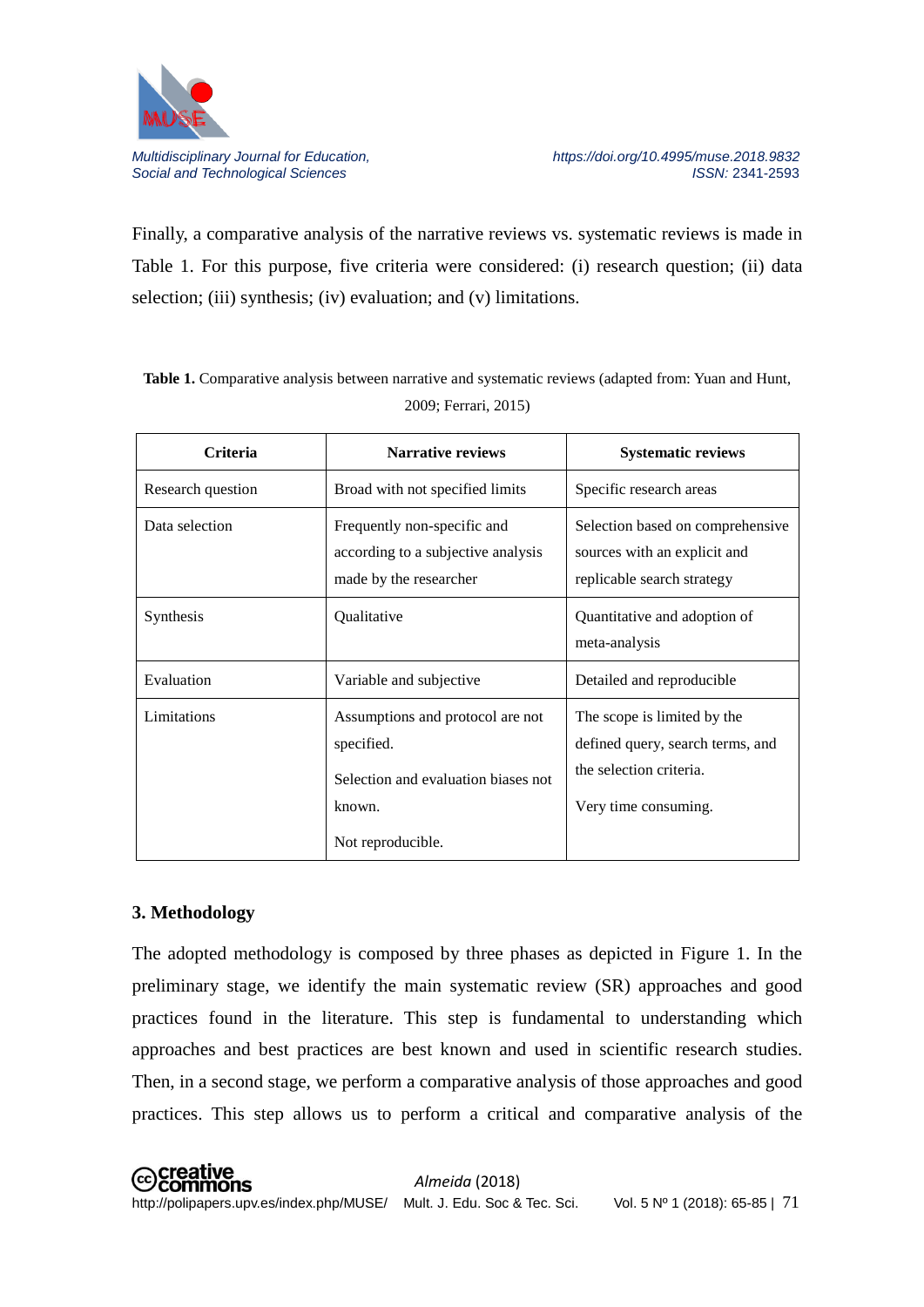

elements identified in the preliminary stage. Finally, in the last phase we present a proposal of a SR canvas approach. The suggested approach is innovative and seeks to bridge the gaps associated with the traditional processes of undertaking a systematic review.



**Figure 1.** Overview of the adopted methodology

The systematic review (SR) canvas is inspired in the popular and well-known business model canvas designed by Osterwalder and Pigneur (2010). This model is known for promoting the innovation, prototyping and co-creation, using concepts of design thinking (Teece, 2010; Gavrilova, Alsufyey, and Yanson, 2014; Oyedele, 2016). In our approach, the SR canvas also adopts the principles of design thinking to construct a graphical model, which allows representing all the steps and good practices of a systematic review process.

# **4. Analysis and discussion of results**

We initially start by comparing the main systematic review approaches. To do this, we identify the main steps of each approach and perform a comparative analysis in Table 2. The following evaluation was done: *Yes* – steps are common in both approaches; *Partial* – steps are mentioned in both approaches, although there is no complete in the process; *No* – steps are not common in both approaches. It is possible to conclude that most of the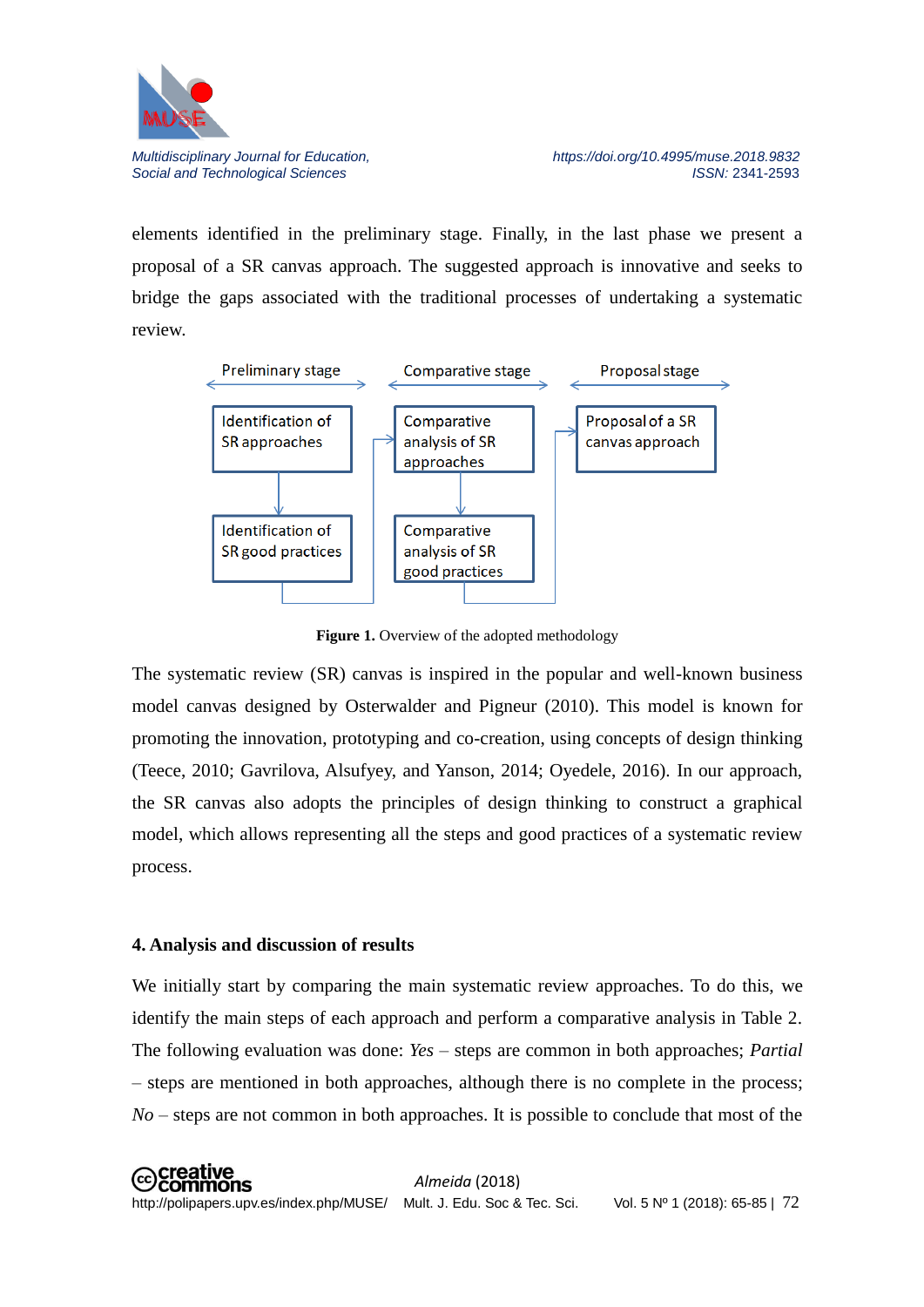

steps are common in the four systematic reviews methodologies. The major differences occur in three phases: (i) establish the inclusion and exclusion criteria; (ii) purpose of the literature review; and (iii) writing the review. All considered methodologies establish that it is relevant to define in detail the criteria of inclusion and exclusion of studies in the systematic analysis, but only Kitchenham (2004) dedicates an autonomous step to this process. The other authors consider that these elements are defined in the previous step, that is, when defining the research process. On the other hand, writing the review is considered fundamental only by two studies; others consider that the summary of findings is sufficient to interpret the results of the research process. Finally, only Okoli and Schabram (2010) state that it becomes necessary to specify the purpose of the literature review. The other authors consider that this situation becomes clear when defining the question under investigation.

| <b>Step</b>                                       | <b>Khan</b> (2003) | Kitchenham<br>(2004) | <b>Higgins and</b><br><b>Green (2008)</b> | Okoli and<br><b>Schabram</b><br>(2010) |
|---------------------------------------------------|--------------------|----------------------|-------------------------------------------|----------------------------------------|
| Purpose of the literature<br>review               | N <sub>o</sub>     | N <sub>o</sub>       | N <sub>0</sub>                            | Yes                                    |
| Define research question                          | Yes                | Yes                  | Yes                                       | Yes                                    |
| Define the search<br>process                      | <b>Yes</b>         | <b>Yes</b>           | Yes                                       | Yes                                    |
| Establish the inclusion<br>and exclusion criteria | Partial            | Yes                  | Partial                                   | Partial                                |
| Collecting data                                   | Partial            | Yes                  | Yes                                       | Yes                                    |
| Quality assessment                                | <b>Yes</b>         | Yes                  | <b>Yes</b>                                | Partial                                |
| Analyzing data                                    | Yes                | Yes                  | Yes                                       | Yes                                    |

**Table 2.** Comparative analysis of systematic review approaches

**⊙Creative**<br>
©Commons http://polipapers.upv.es/index.php/MUSE/ Mult. J. Edu. Soc & Tec. Sci. Vol. 5 Nº 1 (2018): 65-85 | 73

*Almeida* (2018)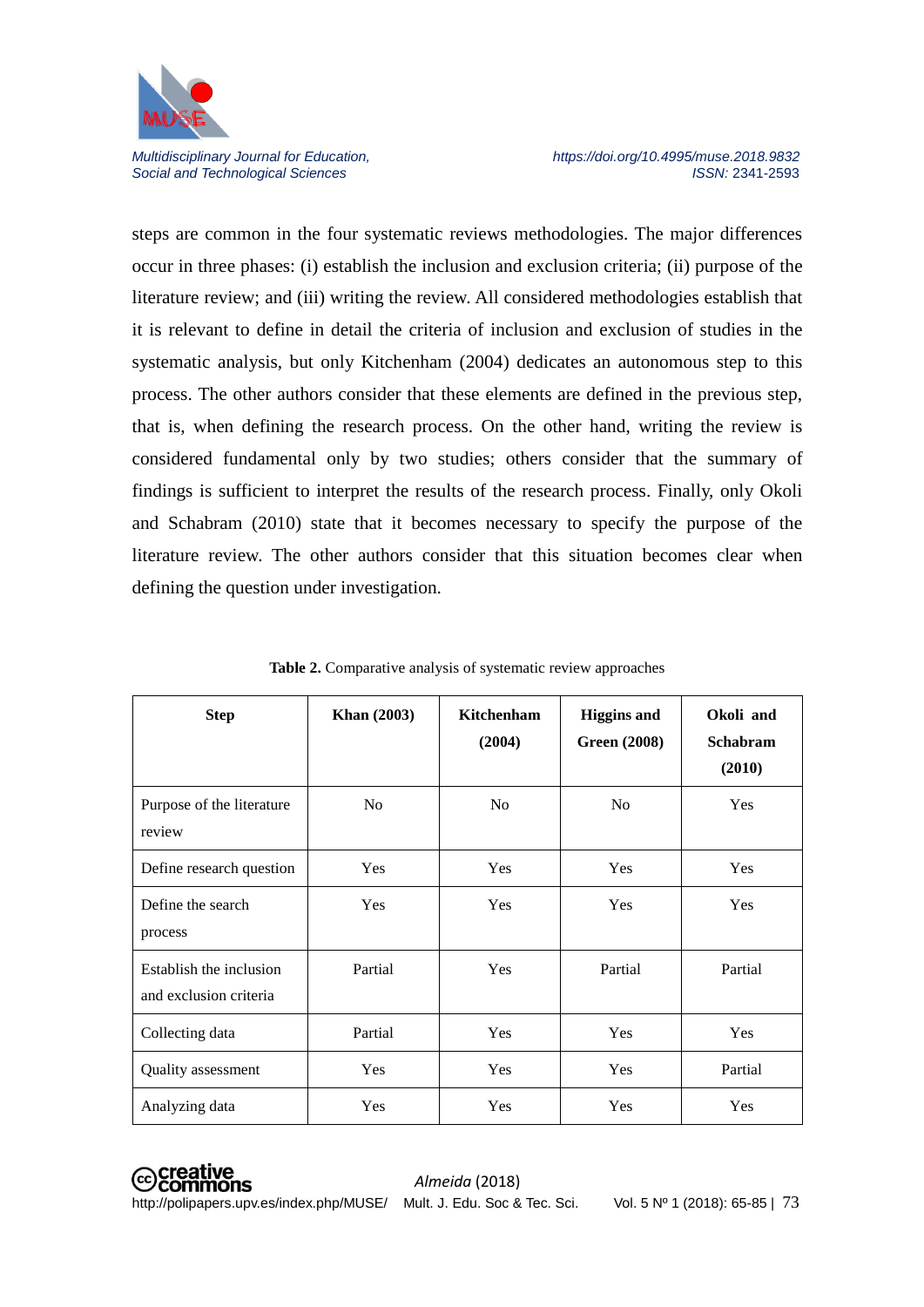

| Summary of findings | $v_{es}$ | Partial | Yes | Yes  |
|---------------------|----------|---------|-----|------|
| Writing the review  | No       | No      | Yes | Y es |

Then, in Table 3, we perform a comparative analysis of the set of good practices identified in the literature review, considering each of the four methodologies. We found that all approaches considered essential the indication of the databases searched. The list of keywords is a fundamental element for the replication of a systematic review process, but is not explicitly mentioned by Khan (2003) and Kitchenham (2004). Only the Cochrane Handbook developed by Higgins and Green (2008) is explicit in the use of PROSPERO and PRISMA. Not being two compulsory elements, we can find in the literature several examples of systematic reviews of literature that adopt these two platforms, particularly in the field of health sciences (Toews, 2016; Zhang, Huang, and Du, 2017; Tursunbayeva, Bunduchi, Franco, and Pagliari, 2017).

|  |  | Table 3. Comparative analysis of systematic review good practices |
|--|--|-------------------------------------------------------------------|
|  |  |                                                                   |

| Good practice      | <b>Khan</b> (2003) | Kitchenham<br>(2004) | <b>Higgins and</b><br><b>Green (2008)</b> | Okoli and<br><b>Schabram</b><br>(2010) |
|--------------------|--------------------|----------------------|-------------------------------------------|----------------------------------------|
| Databases searched | <b>Yes</b>         | <b>Yes</b>           | <b>Yes</b>                                | <b>Yes</b>                             |
| List of keywords   | Partial            | Partial              | <b>Yes</b>                                | <b>Yes</b>                             |
| Adopted time frame | N <sub>0</sub>     | <b>Yes</b>           | <b>Yes</b>                                | N <sub>o</sub>                         |
| Use of PROSPERO    | N <sub>0</sub>     | N <sub>0</sub>       | <b>Yes</b>                                | N <sub>o</sub>                         |
| Use of PRISMA      | N <sub>0</sub>     | N <sub>0</sub>       | Yes                                       | N <sub>0</sub>                         |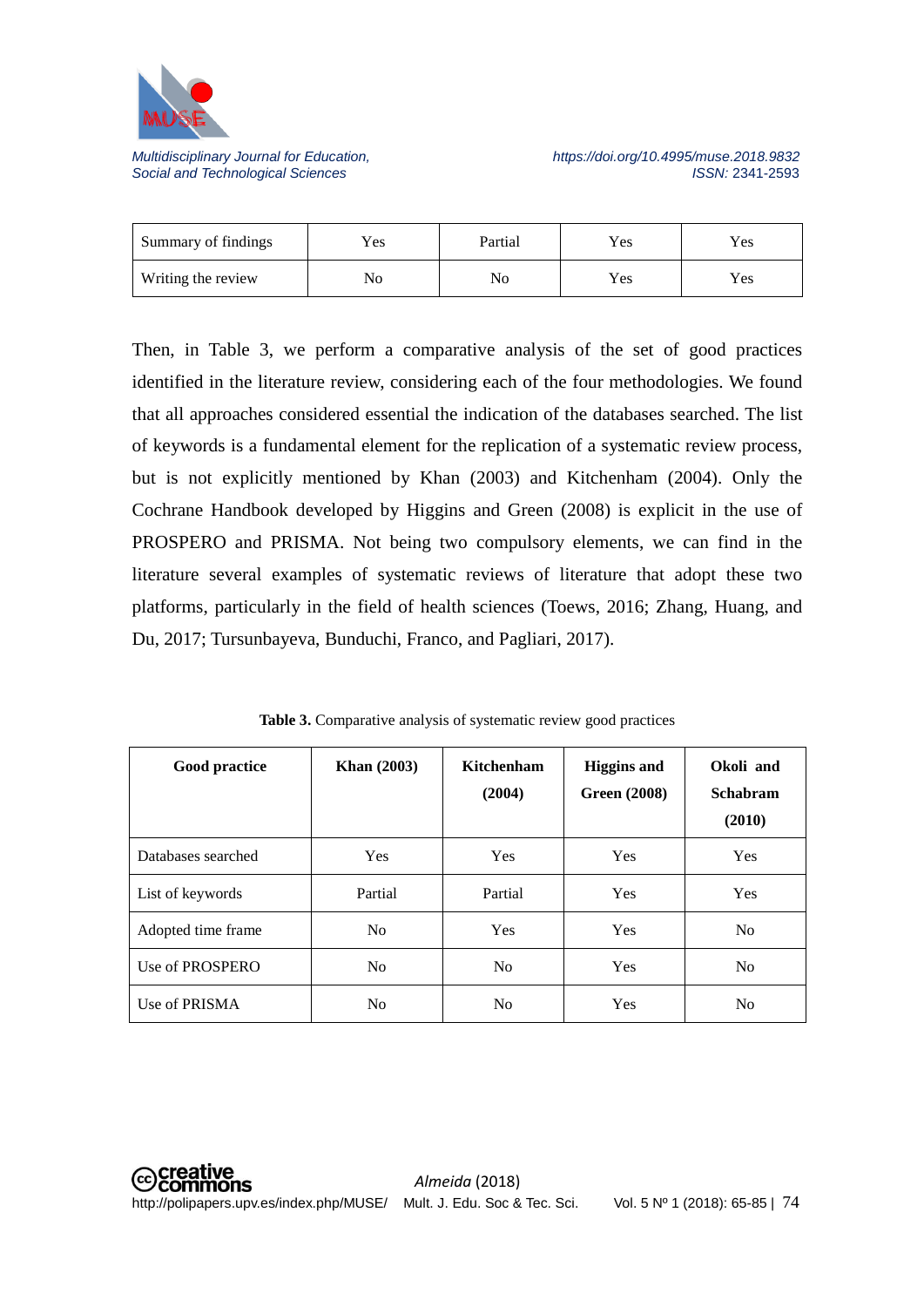

Finally, we propose the adoption of a SR model canvas composed of nine blocks to represent the various phases of a systematic review (Figure 2). Only two steps provided in Table II were not incorporated in the SR model canvas. The initial stage was considered unnecessary, since the purpose of the literature review is already clear when defining the research question. On the other hand, the last step "writing the review" was also eliminated, because it has become redundant with the "summary of findings" block. Finally, all identified good practices in Table 3 were incorporated into SR model canvas. The first three elements were incorporated as processes into the "search process" block and the last two good practices as two individual blocks.

| Research question<br>• Clear, unambiguous<br>and structured<br>questions<br>• Define the scope of<br>a review question | Search process<br>• Databases included<br>• Keywords<br>• Managing references<br>Inclusion and<br>exclusion criteria<br>• Frame date<br>• Type of studies<br>• Duplication of studies | Collecting data<br>• Reliability check | • Data collection form | Quality assessment<br>• Biases analysis<br>• Sensitivity analysis<br>• Narrative assessment<br>Analyzing data<br>• Meta-analyses<br>• Heterogeneity<br>investigation | Summary of<br>findings<br>• "Summary of findings"<br>tables<br>• Interpreting results<br>• Drawing conclusions |
|------------------------------------------------------------------------------------------------------------------------|---------------------------------------------------------------------------------------------------------------------------------------------------------------------------------------|----------------------------------------|------------------------|----------------------------------------------------------------------------------------------------------------------------------------------------------------------|----------------------------------------------------------------------------------------------------------------|
| <b>PROSPERO</b>                                                                                                        |                                                                                                                                                                                       |                                        | <b>PRISMA</b>          |                                                                                                                                                                      |                                                                                                                |
| • Register systematic review protocol                                                                                  |                                                                                                                                                                                       | • Checklist<br>• Flow diagram          |                        |                                                                                                                                                                      |                                                                                                                |

**Figure 2.** SR model canvas

In the *research question phase*, the researcher must explicitly submit clear, unambiguous and structured questions before beginning the review. All methodological proposals considered it a fundamental initial step in a systematic review approach. According to Higgins and Green (2008), the questions addressed by a review may be broad or narrow in scope. The process of choosing the scope of a review question is dependent on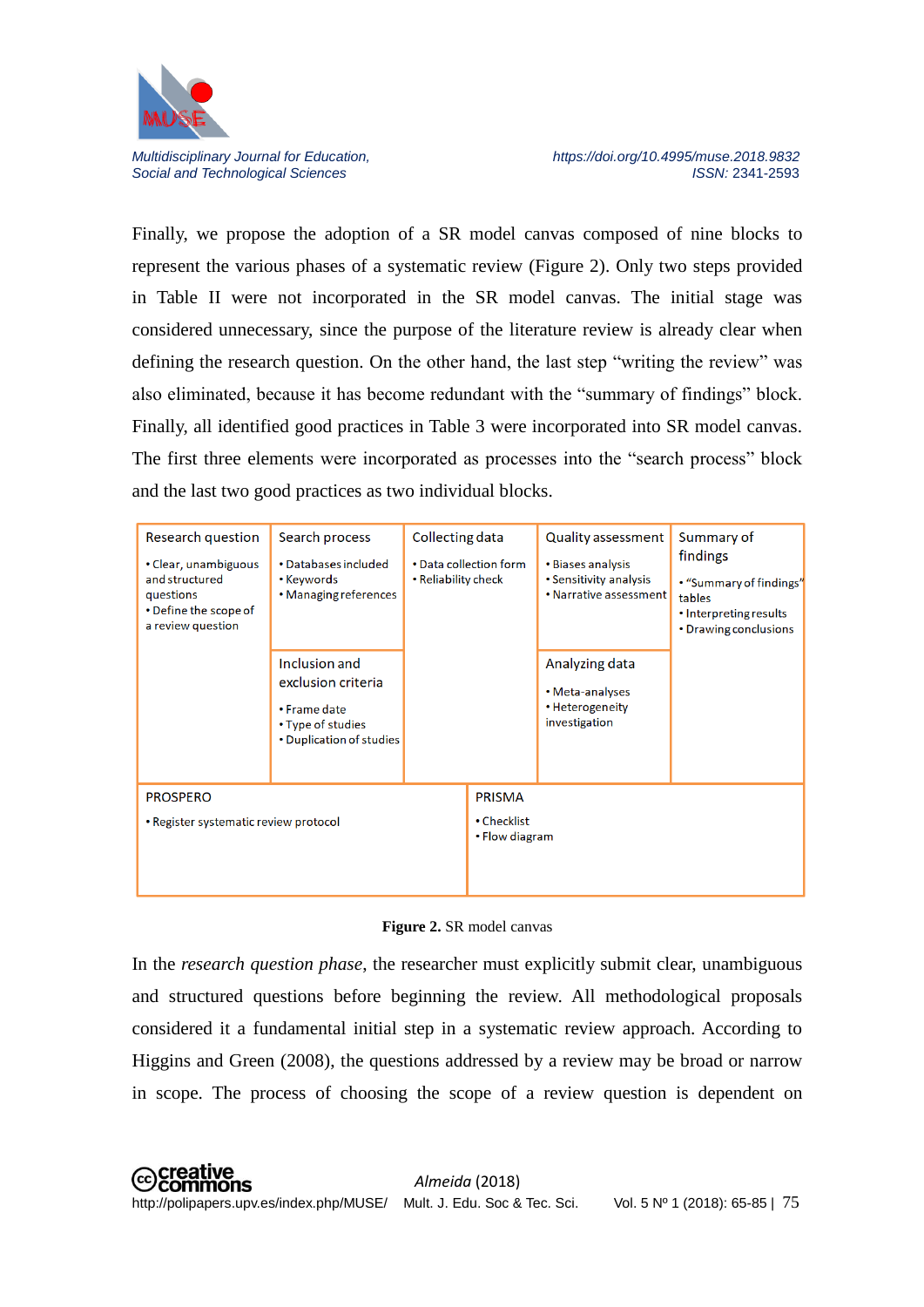

multiple factors, such as its relevance and potential impact, theoretical support, generalization potential, available resources and the validity of the answers.

The *search process phase* is one of the most time-consuming activities. In order to optimize and speed up the search process, the use of digital libraries is recommended. To perform this activity, the author must register the name of the database, document the search strategy for the database and register the date of search. Kitchenham (2004) establishes that for each journal or conference the following elements should be extracted:

- Name of journal or title of proceedings;
- Years covered by the search;
- Any issues not searched (in case of journals);
- Journal name, if published as part of a journal (in the case of conference proceedings).

The use of journals and conferences should be prioritized. However, it is also possible to consider other sources of information, such as technical reports, unpublished studies or web sites. In this situation, the author should always identify the publication's origin, search date and URL.

Identify the main and unique keywords in a systematic review process is a fundamental step. Keywords and index terms can be used simultaneously. Keywords can be utilized to broaden the search results and indexed terms help to focus the results. Keywords can be applied to journal tittles, article titles and article abstracts. On the other hand, index terms perform their search using the keywords supplied by an indexer. Additionally, the "or" and "and" boolean operators can be used for the purpose of broadening or restricting the search process. The "or" operator allows the researcher to find documents in which at least one of the search terms exists; on the other hand, the "and" operator only returns results where all search terms exist together.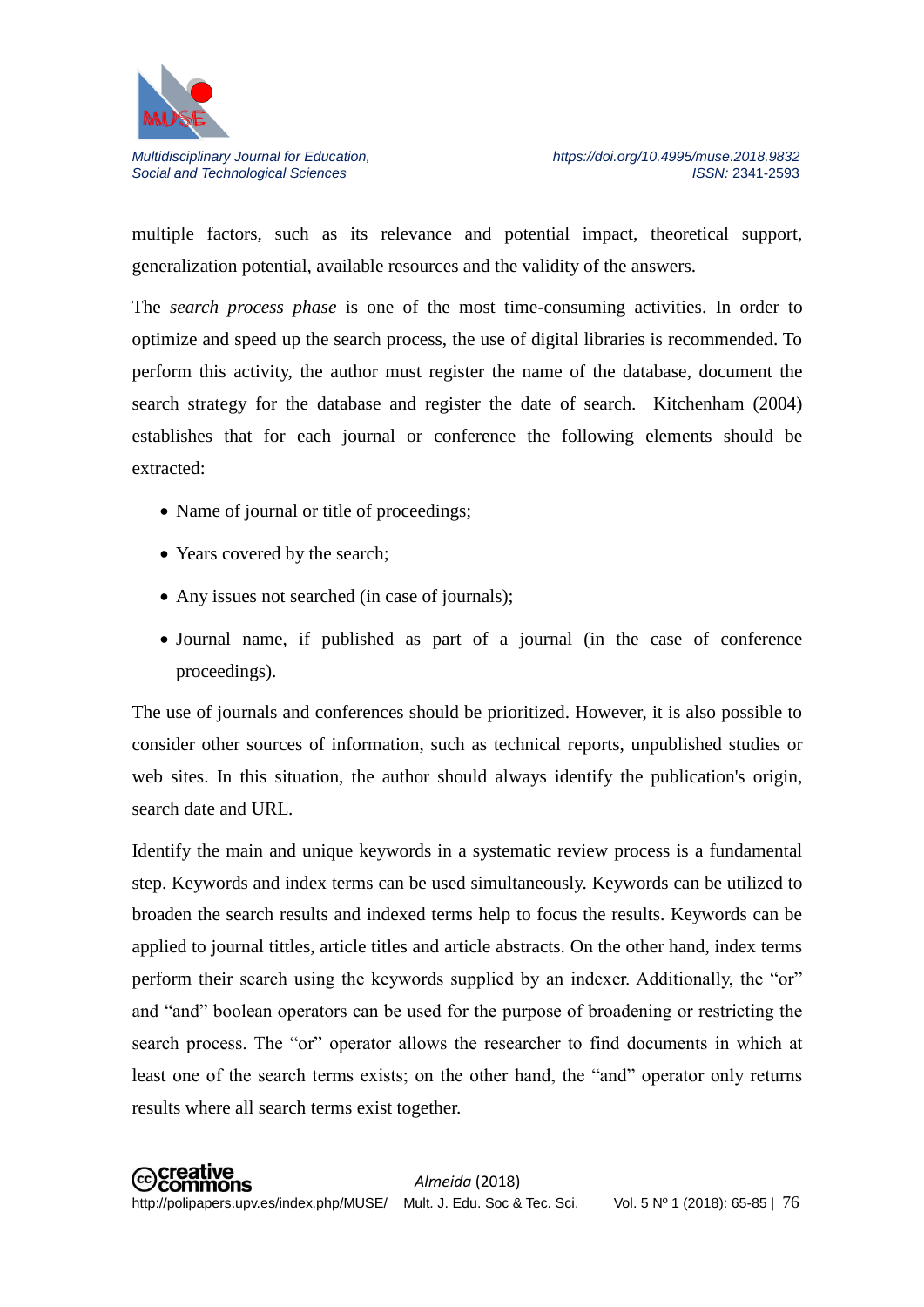

It is advisable the adoption of software that allows to manage references. Three platforms emerge in the market due to their wide use in academia: Mendeley , Endnote and Zotero. According to Sungur and Seyhan (2013) the main criteria for choosing a reference management tool are: (i) cost; (ii) storage space; (iii) compatibility; (iv) platform matching; (v) electronic library research; (vi) degree of cooperation; (vii) adopted technology; (viii) metadata search; and (ix) journal writing style.

Due to its great relevance we consider that the criteria for inclusion and exclusion of studies should be an individual block, whose content influences the research process. Thus, in *inclusion and exclusion criteria phase* the researcher must identify the frame date in which the documentation research process was carried out, the types of studies considered (e.g., journals and conferences proceedings, inclusion of web sites or newspapers, etc.) and the removal of duplicate studies, describing how this detection process was performed.

After that, appears the *collecting data phase*, in which two sub-steps emerge: (i) the adoption of a data collection form; and (ii) the reliability check. The use of the data collection form allows systematizing the data collection process. Higgins and Green (2008) recommend that the following elements be recorded: (i) inclusion the title of the review; (ii) inclusion of a revision date; (iii) record the name of the researcher who is completing the form; (iv) inclusion of a unique study ID, which is relevant when we have multiple reports of the same study; (v) assessment of the study; and (vi) identify the nature of the study (e.g., literature review, qualitative study, quantitative study or mixed methods). At the level of reliability check the quality of the studies considered in a systematic review should be ensured. There are sometimes discrepancies in whether a given study is relevant enough to be included in a systematic review. To avoid these situations, the Kappa statistics proposed by McHugh (2012) can be adopted.

One phase that has gained more prominence in recent years is the *quality assessment*. Although the systematic review is considered a robust methodology, not all of them are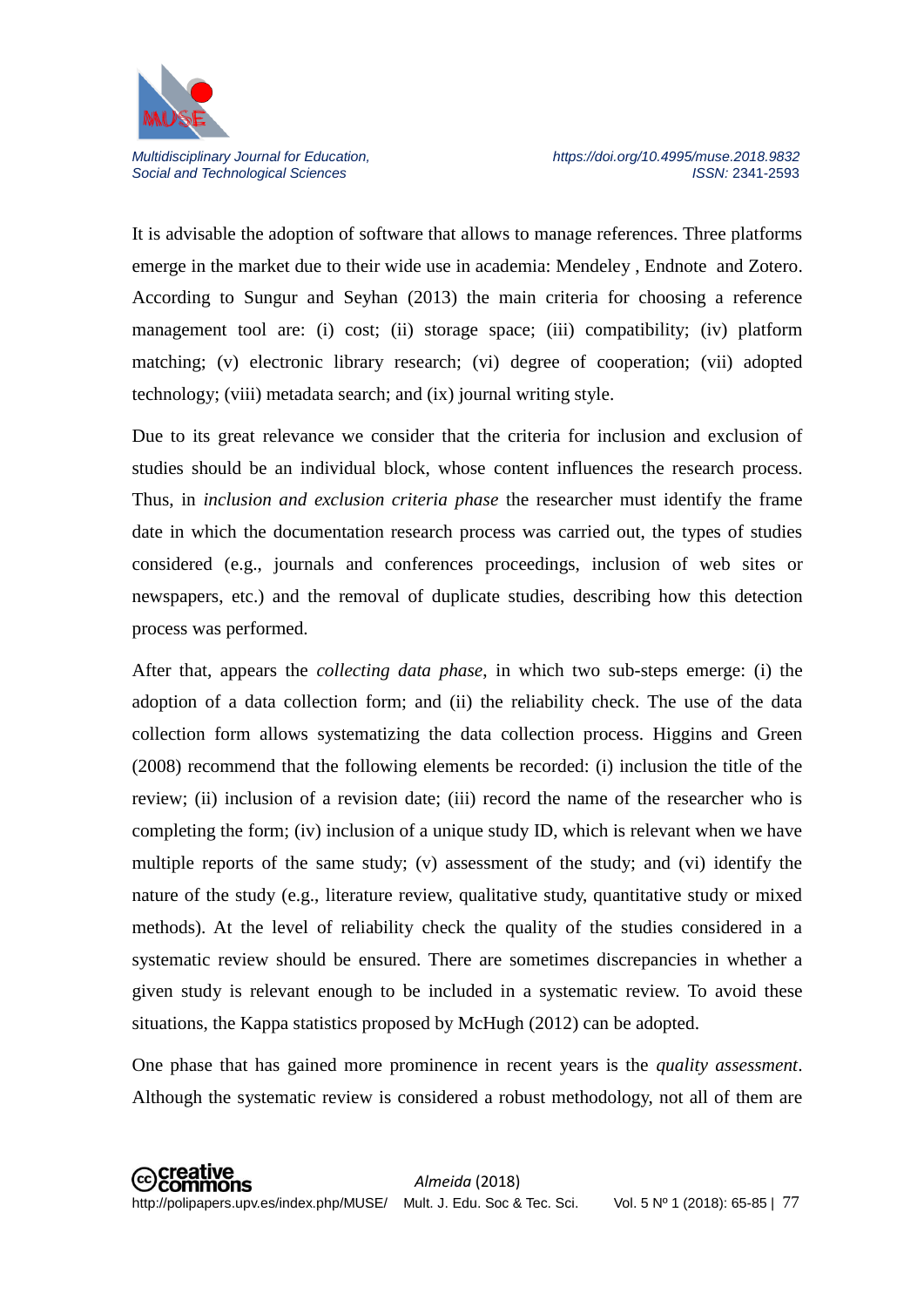

performed with the same quality. The researchers tend to adopt different methods and criteria to identify, analyze and synthesize the data, causing a great methodological variability in the systematic reviews. In this sense, the need to evaluate the methodological quality of the studies emerges as a crucial point, since the degree of confidence in the data affects the quality of the review. A bias is defined by Higgins and Green (2008) as "a systematic error, or deviation from the truth, in results or inferences". The effects of bias can be only small and trivial when compared to the sample size, but it can also be substantial which can lead to underestimation or overestimation of the study findings. In the literature three main sources of bias can be identified (i) selection; (ii) calibration; and (iii) confounding (Turner, Boutron, Hróbjartsson, Altman, and Moher, 2013; Klamer, Bakker, and Gruis, 2017). Katikireddi, Egan, and Petticrew (2014) suggest the adoption of the following methods to reduce the risk of bias into the synthesis process: (i) sensitivity analysis; (ii) narrative assessment; and (iii) restricting the synthesis to studies at a lower risk of bias.

*Analyzing data* is another fundamental and time-consuming phase of a systematic review study. The use of a meta-analysis technique is fundamental to combine data from multiple studies in a systematic review and to guarantee the validity of the conclusions. At this stage, the researcher must choose the statistical methods and techniques that will be used to integrate the search results. Several statistical techniques can be used at this stage, namely the adoption of descriptive data analysis, correlational analysis and hypothesis testing. Heterogeneity investigation is also proposed by Higgins and Green (2008) to increase the quality of this process. They suggest the use of subgroup analysis, which involves splitting the data into subgroups, typically to perform comparisons between them.

Finally, the *summary of findings* is presented. The elements presented here result from the data analysis work carried out in the immediately previous phase. Higgins and Green (2008) argue that the summary of findings should be presented in a table with the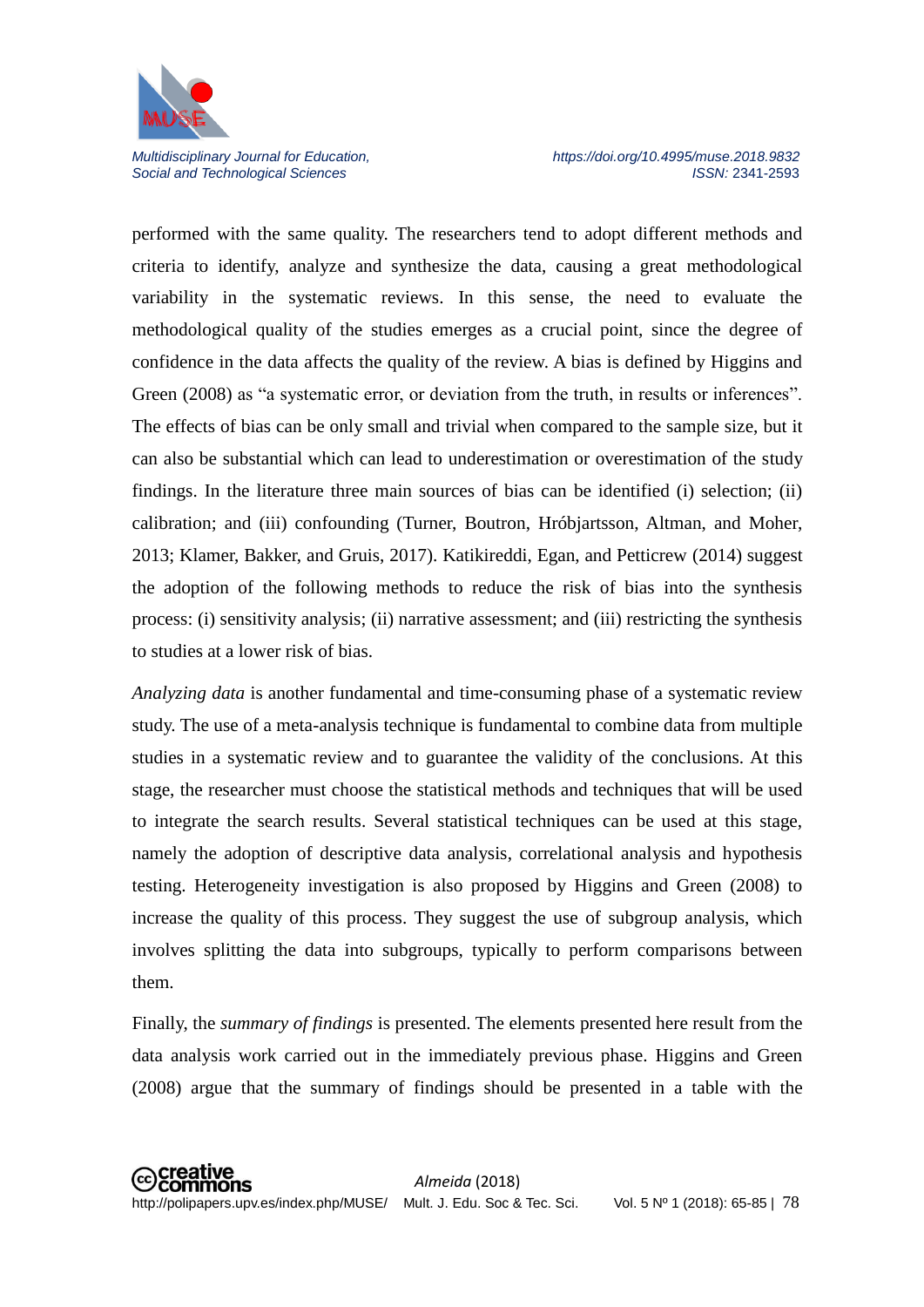

following elements: (i) important outcomes; (ii) identification of risks; (ii) magnitude of effects; (iv) number of participants; (v) quality of the evidence; and (vi) comments. After this phase, it is important to interpret the results based on the previous statistical analysis performed previously and to draw the appropriate conclusions, evidencing the implications for practice and research.

In the SR model canvas appear two additional blocks that result from the identification of good practices. Due to their importance in the process of conducting a systematic review we consider these elements as two autonomous blocks. *PROSPERO* is a platform that allows the registration of the systematic review protocol. The platform allows registering the researcher's progress throughout his work. It also makes easier to detect and avoid duplication, which will help the researcher to increase the performance of his/her work.

For other hand, *PRISMA* offers a checklist of 27 items and a four-step flow diagram to document the systematic review process. The goal of PRISMA is to help researchers to report on systematic reviews and meta-analyzes. According to Swartz (2011) a collateral effect of the PRISMA statement is the improvement of the transparency and the scientific merit of a systematic review or meta-analysis. This approach has been recommended by several journals particularly in the area of health sciences, in which can be found several studies that adopt this guideline (Rivero, Nuñez, Pires, and Bueno, 2015; Welch, Petticrew, Petkovic, Moher, Waters, and White, 2016; Cullis, Gudlaugsdottir, and Andrews, 2017).

The checklist of PRISMA is structured into seven sections: (i) title, which is used to identify the report; (ii) abstract that provides a traditional structured summary; (iii) introduction that is used to describe the rationale for the review and to provide and explicit statement of question being addressed in the review; (iv) methods, which is the longest section, that is used to describe the protocol and registration, the eligibility criteria, information sources, search, study selection, data collection process, data items, risk of bias in individual studies, summary of measures and results, risk of bias across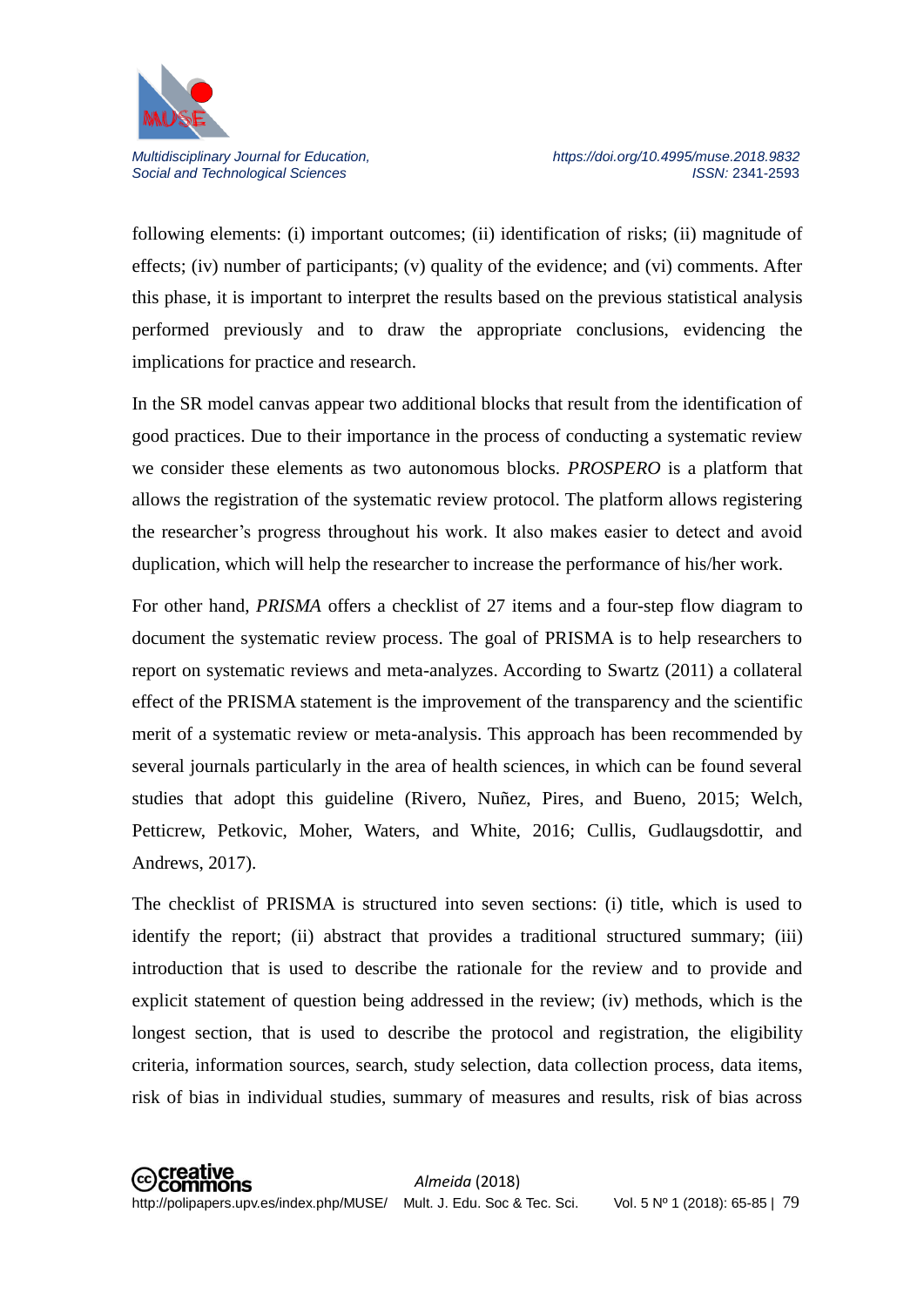

studies, and additional analyses; (v) results, which is the second longest topic after the previous section, that describes the study selection, study characteristics, risk of bias within studies, results of individual studies, synthesis o results, risk of bias across studies, and additional analysis; (vi) discussion, which presents summary of evidence, limitations, and conclusions; and (vii) funding that presents eventual sources of funding for the systematic review and other financial research aids.

The flow diagram of PRISMA is divided into four steps as proposed by Moher, Liberati, Tetzlaff, and Altman (2009). In the identification phase (step 1), the researcher must identifies the total number of records found through the database searching and other sources of information; in the screening phase (step 2), the researcher must indicate the number of records removed after identification of duplicated items, the total number of screened records, and the number of excluded records; in the eligibility phase (step 3), must be specified the number of full-text articles assessed for eligibility and the number of full-text articles excluded, describing the reasons for that; and, finally, in the included phase (step 4), the researcher must indicate the number of studies included in the qualitative and quantitative synthesis.

#### **5. Conclusions**

The systematic review aims to summarize all the existing information about a phenomenon in an impartial and complete way. In contrast to the non-systematic process, the systematic review is performed in a formal and meticulous manner, in which we follow plan defined in the review protocol. A systematic review ensures greater coverage of relevant publications and enables audits to be audited, replicated and continued.

Several authors have suggested a set of steps to conduct a systematic review. In this article we identify the common aspects that we can find in these approaches and also a set of good practices that are mentioned in the literature to formulate a systematic review canvas that can, in a simple, graphic and appealing way, synthesize the various steps and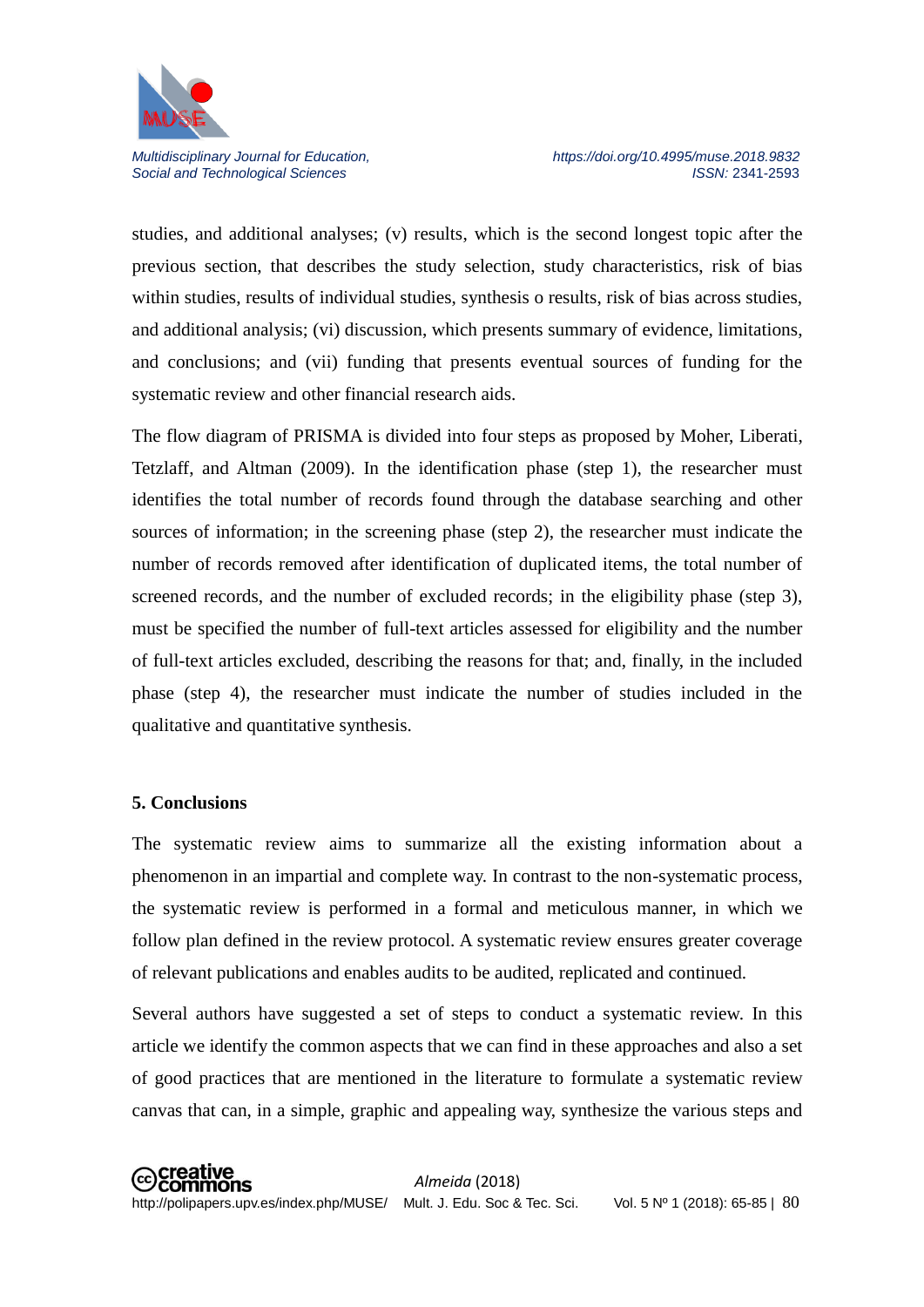

decisions taken in the realization of a systematic review. The SR model canvas is composed by nine blocks, respectively: (i) research question; (ii) search process; (iii) inclusion and exclusion criteria; (iv) collecting data; (v) quality assessment; (vi) analyzing data; (vii) summary of findings; (viii) PROSPERO; and (ix) PRISMA.

As future work we intend to apply the SR model canvas to several scientific areas (e.g., medicine, engineering, social sciences, etc.) in a systematic review. The idea would be to evaluate the impact of the application of the SR model canvas and to analyze if its adoption facilitated the process of conducting systematic conduction at various levels, namely in terms of process complexity, development time and perception of results among the scientific community.

#### **6. References**

Baker, J. (2016). The Purpose, Process, and Methods of Writing a Literature Review. AORN Journal, 103(3), 265-269. doi: 10.1016/j.aorn.2016.01.016

Byrne, J. (2016). Improving the peer review of narrative literature reviews. Research Integrity and Peer Review, 1(12), 1-4. doi: 10.1186/s41073-016-0019-2

Chairmani, A., Caldwell, D., Li, T., Higgins, J., and Salanti, G. (2017). Additional considerations are required when preparing a protocol for a systematic review with multiple interventions. Journal of Clinical Epidemiology, 83(3), 65-74. doi:10.1016/j.jclinepi.2016.11.015

Cronin, P., Ryan, F., and Coughlan, M. (2008). Undertaking a literature review: a step-bystep approach. British Journal of Nursing, 17(1), 38-43. doi: 10.12968/bjon.2008.17.1.28059

Cullis, P, Gudlaugsdottir, K., and Andrews, J. (2017). A systematic review of the quality of conduct and reporting of systematic reviews and meta-analyses in paediatric surgery.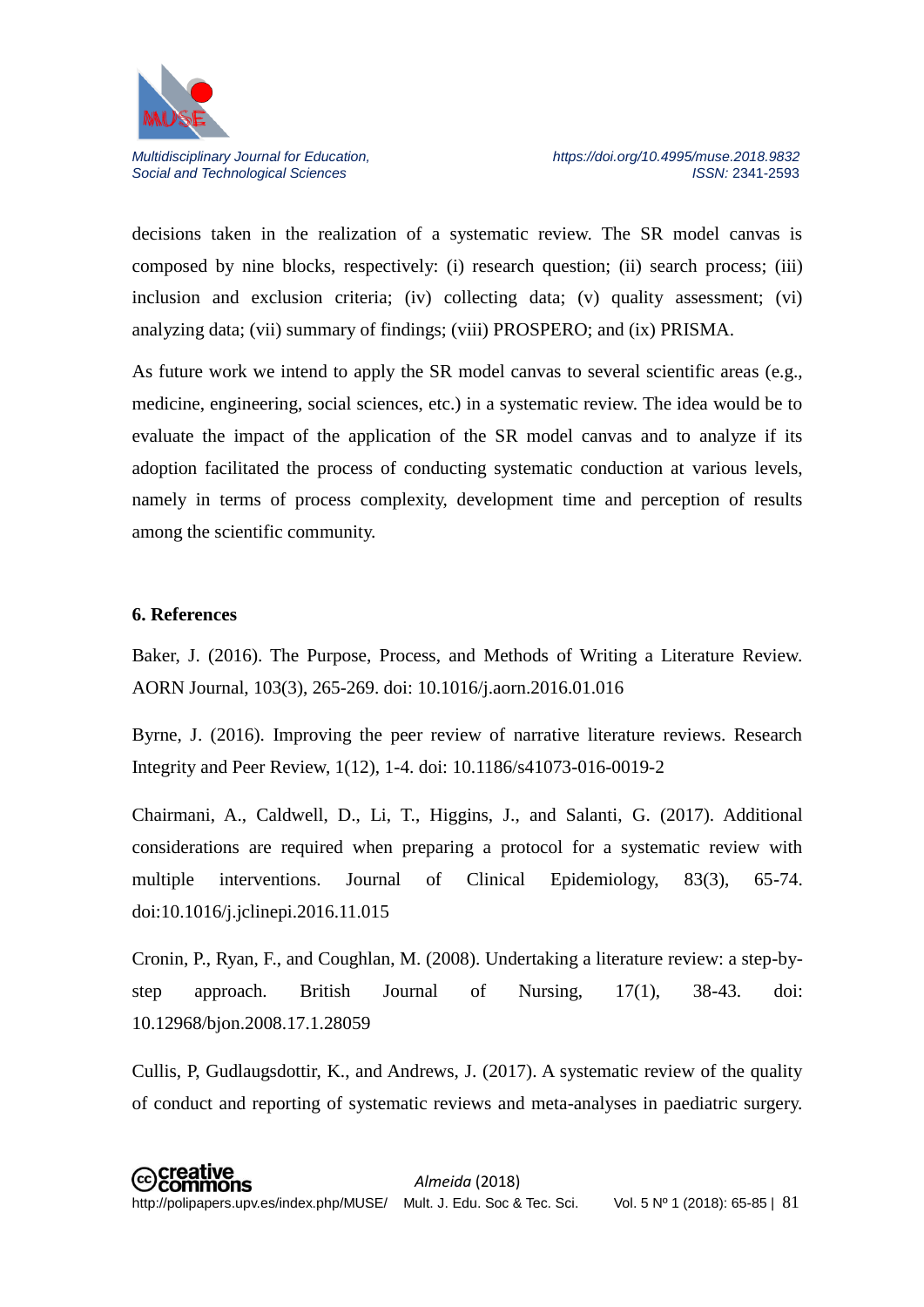

Plos One, 12(4): e0175213. doi: 10.1371/journal.pone.0175213

Dijkers, M. (2015). What is a Scoping Review? KT Update, 4(1), 1-5.

Ferrari, R. (2015). Writing Narrative Style Literature Reviews. Medical Writing, 24(4), 230-235. doi: 10.1179/2047480615Z.000000000329

Fink, A. (2014). Conducting Research Literature Reviews. Thousand Oaks, CA: SAGE **Publications** 

Galvan, J. (2006). Writing literature reviews: a guide for students of the behavioral sciences. Glendale, CA: Pyrczak Publishing.

Gavrilova, T., Alsufyev, A., and Yanson, A. (2014). Modern Notation of Business Models: Visual Trend. Foresight-Russia, 8(2), 56-70.

Gilford, R. (2016). Research Methods for Environmental Psychology. New Jersey: Wiley.

Gopalakrishnan, S., and Ganeshkumar, P. (2013). Systematic reviews and meta-analysis: understanding the best evidence in primary healthcare. Journal of Family Medicine and Primary Care, 2(1), 9-14. doi: 10.4103/2249-4863.109934

Gough, D., Oliver, S., and Thomas, J. (2013). Learning from Research: Systematic Reviews for Informing Policy Decisions. Alliance for Useful Evicence. Available online at: http://www.alliance4usefulevidence.org/publication/learning-from-research/ (accessed on 14th November 2017).

Grant, M., and Booth, A. (2009). A typology of reviews: an analysis of 14 review types and associated methodologies. Health Information and Libraries Journal, 26, 91-108. doi: 10.1111/j.1471-1842.2009.00848.x

Green, B., Johnson, C., and Adams, A. (2006). Writing Narrative Literature Reviews for Peer-Reviewed Journals: Secrets of the Trade. Journal of Chiropractic Medicine, 5(3),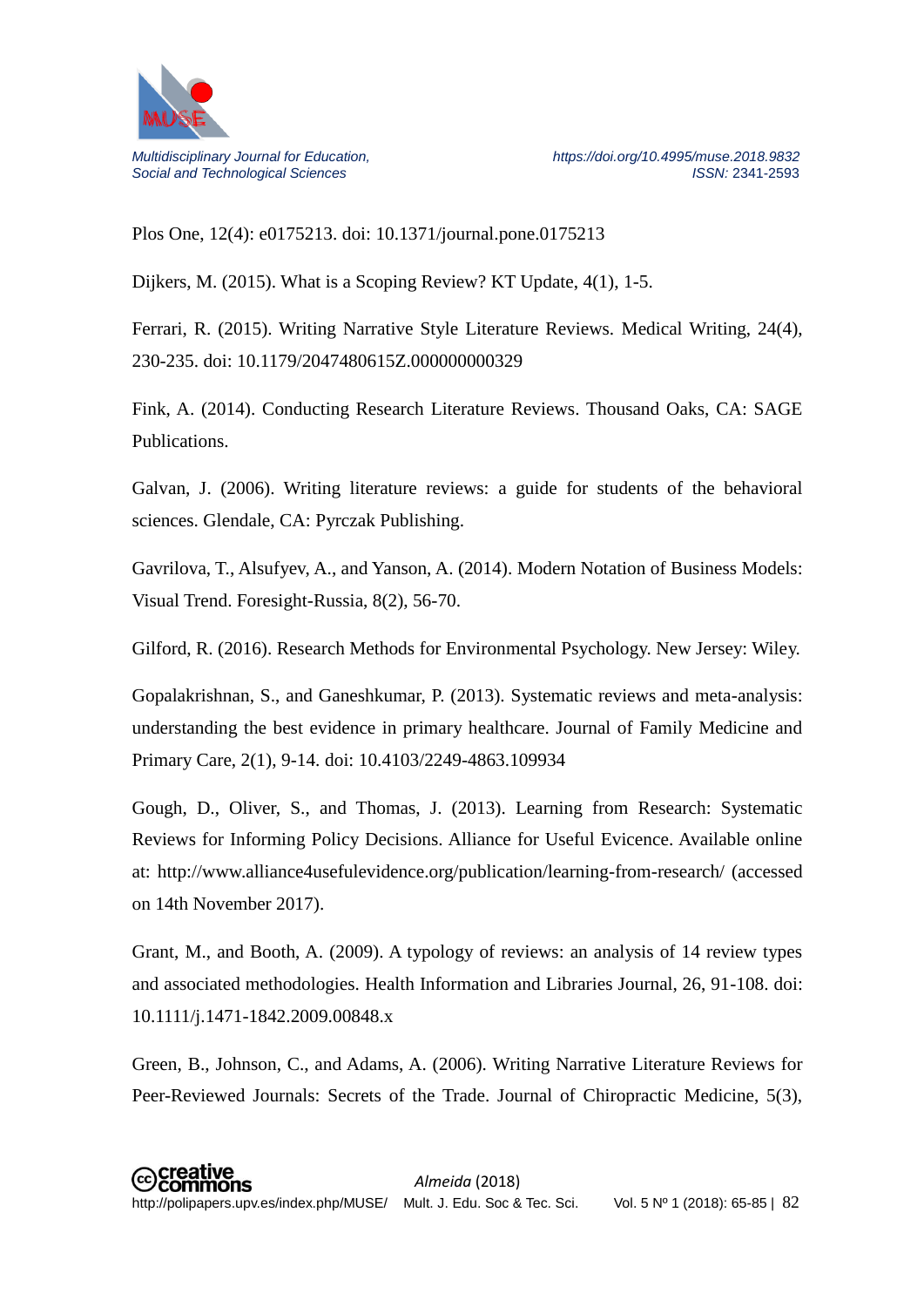

# 101-117. doi: 10.1016/S0899-3467(07)60142-6

Higgins, J., and Green, S. (2008). Cochrane Handbook for Systematic Reviews of Interventions. New Jersey: Wiley.

Katikireddi, S., Egan, M., and Petticrew, M. (2014). How do systematic reviews incorporate risk of bias assessments into the synthesis of evidence? A methodological study. Journal of Epidemiol Community Health, 12, 1-7. doi: 10.1136/jech-2014-204711

Khan, K., Kunz, R., Kleijnen, J., and Antes, G. (2003). Five steps to conducting a systematic review. Journal of the Royal Society of Medicine, 96(3), 118-121.

Kitchenham, B. (2004). Procedures for Undertaking Systematic Reviews. Joint Technical Report, Computer Science Department, Keele University (TR/SE- 0401) and National ICT Australia Ltd. (0400011T.1).

Klamer, P., Bakker, C., and Gruis, V. (2017). Research bias in judgement bias studies  $- a$ systematic review of valuation judgement literature. Journal of Property Research, 2(79), 1-19. doi: 10.1080/09599916.2017.1379552

Liberati, A., Altman, D., Tetzlaff, J., Mulrow, C., Gotzsche, P., Ioannidis, J., Clarke, M., Devereaux, P., Kleijnen, J., Moher, D. (2009). The PRISMA statement for reporting systematic reviews and meta-analyses of studies that evaluate healthcare interventions: explanation and elaboration. BMJ, 339. doi: 10.1136/bmj.b2700

Mallett, R., Hagen.Zanker, J., Slater, R., Duvendack, M. (2012). The benefits and challenges of using systematic reviews in international development research. Journal of Development Effectiveness, 4(3), 445-455. doi: 10.1080/19439342.2012.711342

McHugh, M. (2012). Interrater reliability: the kappa statistic. Biochemia Medica, 22(3), 276-282.

Moher, D., Liberati, A., Telzlaff, J., and Altman, D. (2009). Preferred Reporting Items for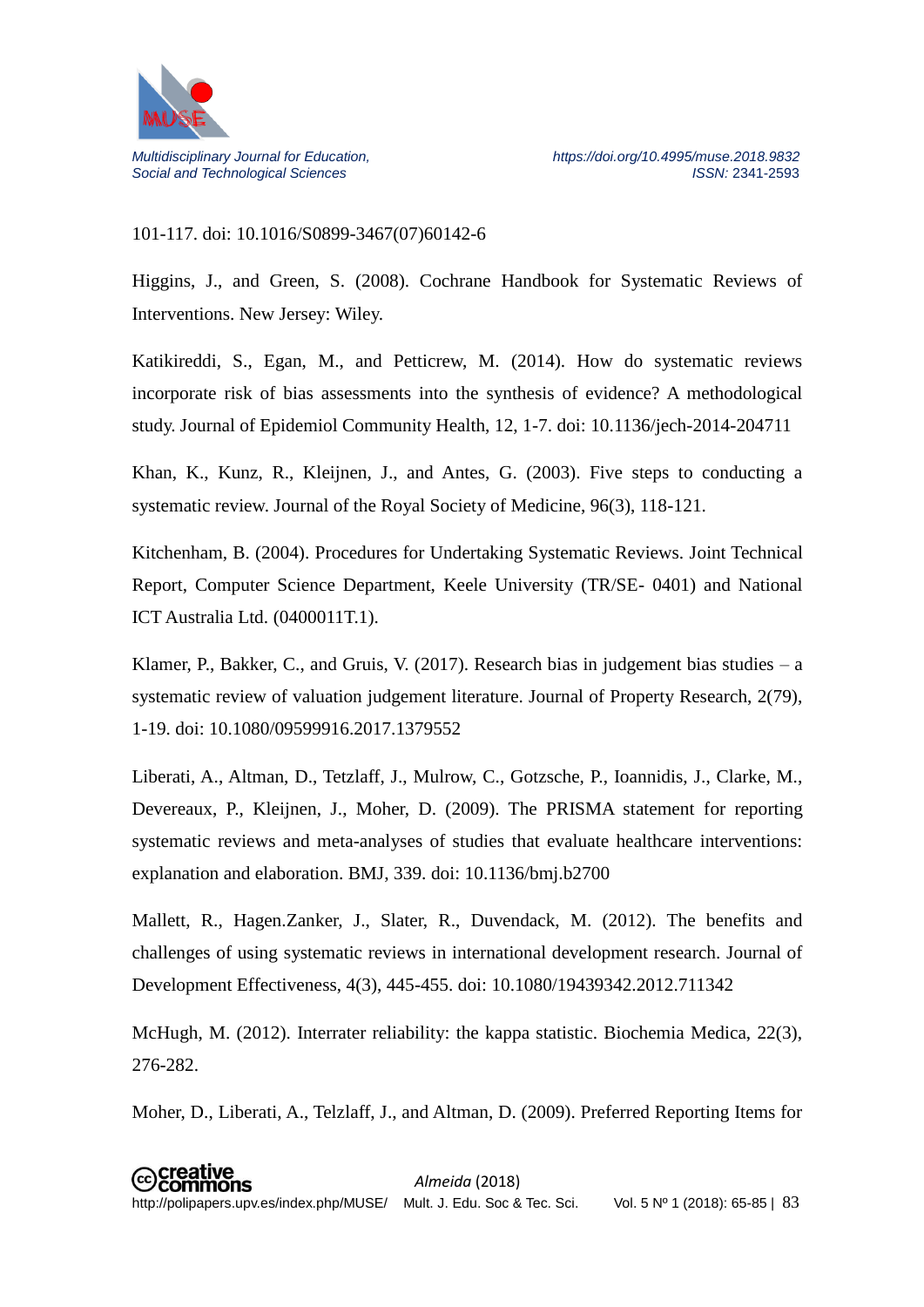

Systematic Reviews and Meta-Analyses: The PRISMA Statement, Plos Med, 6(7): e1000097. doi: 10.1371/journal.pmed.1000097

Okoli, C., and Schabram, K. (2010). A Guide to Conducting a Systematic Literature Review of Information Systems Research. Sprouts: Working Papers on Information Systems, 10(26), 1-49.

Osterwalder, A., and Pigneur, Y. (2010). Business Model Generation: A Handbook for Visionaries, Game Changers, and Challengers. New Jersey: John Wiley and Sons.

Oyedele, A. (2016). Emerging market global business model innovatio. Journal of Research in Marketing and Entrepreneurship, 18(1), 53-62. doi: 10.1108/JRME-11-2015- 0050

Pae, C. (2015). Why Systematic Review rather than Narrative Review? Psychiatry Investigation, 12(3), 417-419. doi: 10.4306/pi.2015.12.3.417

Pautasso, M. (2013). Ten Simple Rules for Writing a Literature Review. Plos Computational Biology, 9(7), 1-6. doi: 10.1371/journal.pcbi.1003149

Randolph, J. (2009). A Guide to Writing the Dissertation Literature Review. Practical Assessment, Research & Evaluation, 14(13), 1-13.

Rivero, T., Nuñez, L., Pires, E., and Bueno, O. (2015). ADHD rehabilitation through video gaming: a systematic review using PRISMA guidelines of the current findings and the associated risk of bias. Frontiers Psychiatry, 6(151), 1-16. doi: 10.3389/fpsyt.2015.00151

Rother, E. (2007). Systematic literature review X narrative review. Acta Paulista de Enfermagem, 20(2), 1-2. doi: 10.1590/S0103-21002007000200001

Sungur, M., and Seyhan, T. (2013). Writing references and using citation management software. Turkish Journal of Urology, 39, 25-32. 10.5152/tud.2013.050